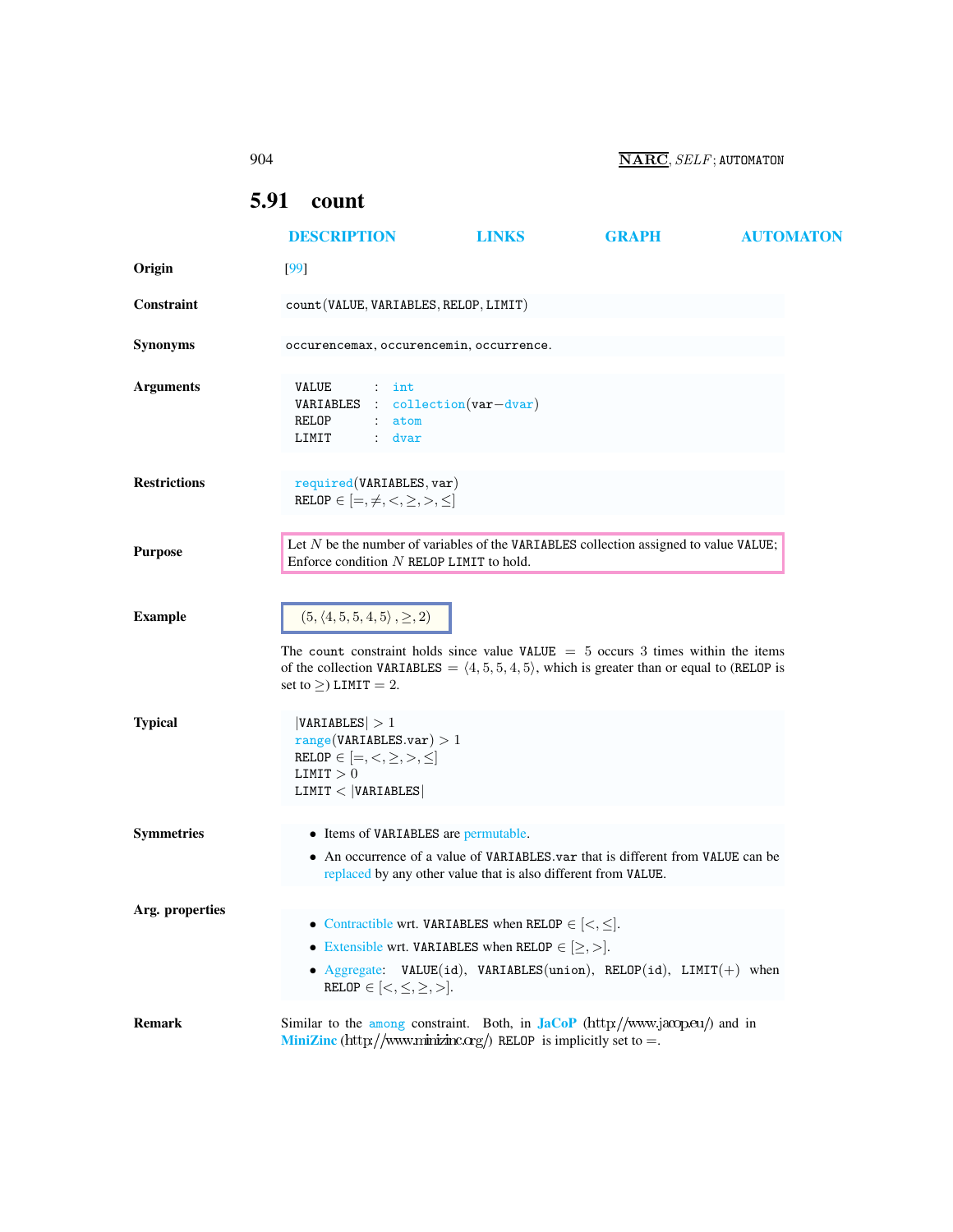## <sup>20000128</sup> 905

<span id="page-1-0"></span>

| <b>Reformulation</b> | The count (VALUE, VARIABLES, RELOP, LIMIT) constraint can be expressed in term of<br>the conjunction $\frac{among(N, VARIABLES, \langle VALUE \rangle)}{\sim N$ RELOP LIMIT.                                                                                      |  |  |  |
|----------------------|-------------------------------------------------------------------------------------------------------------------------------------------------------------------------------------------------------------------------------------------------------------------|--|--|--|
| <b>Systems</b>       | in Choco, count in Gecode, count in JaCoP, count in MiniZinc,<br>occurence<br>count in <b>SICStus</b> .                                                                                                                                                           |  |  |  |
| See also             | assignment dimension added: assign_and_counts (variable=VALUE replaced by<br>variable $\in$ VALUES and assignment dimension introduced).                                                                                                                          |  |  |  |
|                      | common keyword:<br>among (value constraint, counting constraint),<br>arith (value constraint),<br>compare_and_count (counting constraint),<br>global_cardinality, max_nvalue, min_nvalue(value constraint, counting constraint),<br>nvalue (counting constraint). |  |  |  |
|                      | <b>generalisation:</b> counts (variable=VALUE <i>replaced by</i> variable $\in$ VALUES).                                                                                                                                                                          |  |  |  |
|                      | related: roots.                                                                                                                                                                                                                                                   |  |  |  |
|                      | used in reformulation: among.                                                                                                                                                                                                                                     |  |  |  |
| <b>Keywords</b>      | characteristic of a constraint: automaton, automaton with counters.                                                                                                                                                                                               |  |  |  |
|                      | <b>constraint network structure:</b> alpha-acyclic constraint network $(2)$ .                                                                                                                                                                                     |  |  |  |
|                      | <b>constraint type:</b> value constraint, counting constraint.                                                                                                                                                                                                    |  |  |  |
|                      | <b>filtering:</b> arc-consistency.                                                                                                                                                                                                                                |  |  |  |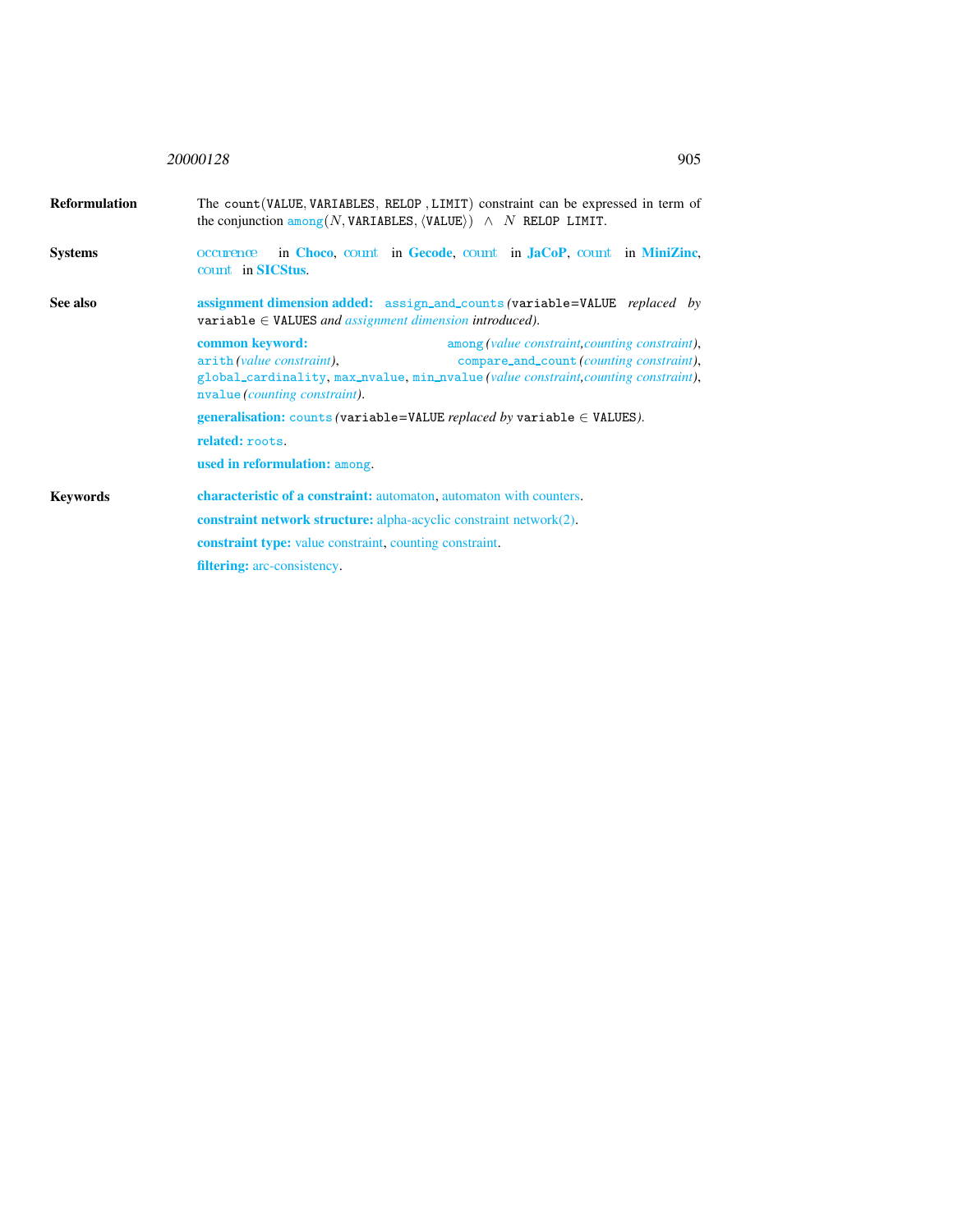| Arc input(s)        | VARIABLES                                                                                    |
|---------------------|----------------------------------------------------------------------------------------------|
| Arc generator       | $SELF \mapsto$ collection(variables)                                                         |
| Arc arity           |                                                                                              |
| Arc constraint(s)   | $variable s.var = VALUE$                                                                     |
| Graph property(ies) | <b>NARC RELOP LIMIT</b>                                                                      |
| Graph model         | Parts (A) and (B) of Figure $5.203$ respectively show the initial and final graph associated |

with the Example slot. Since we use the NARC graph property, the loops of the final graph are stressed in bold.



<span id="page-2-1"></span>Figure 5.203: Initial and final graph of the count constraint

<span id="page-2-0"></span>